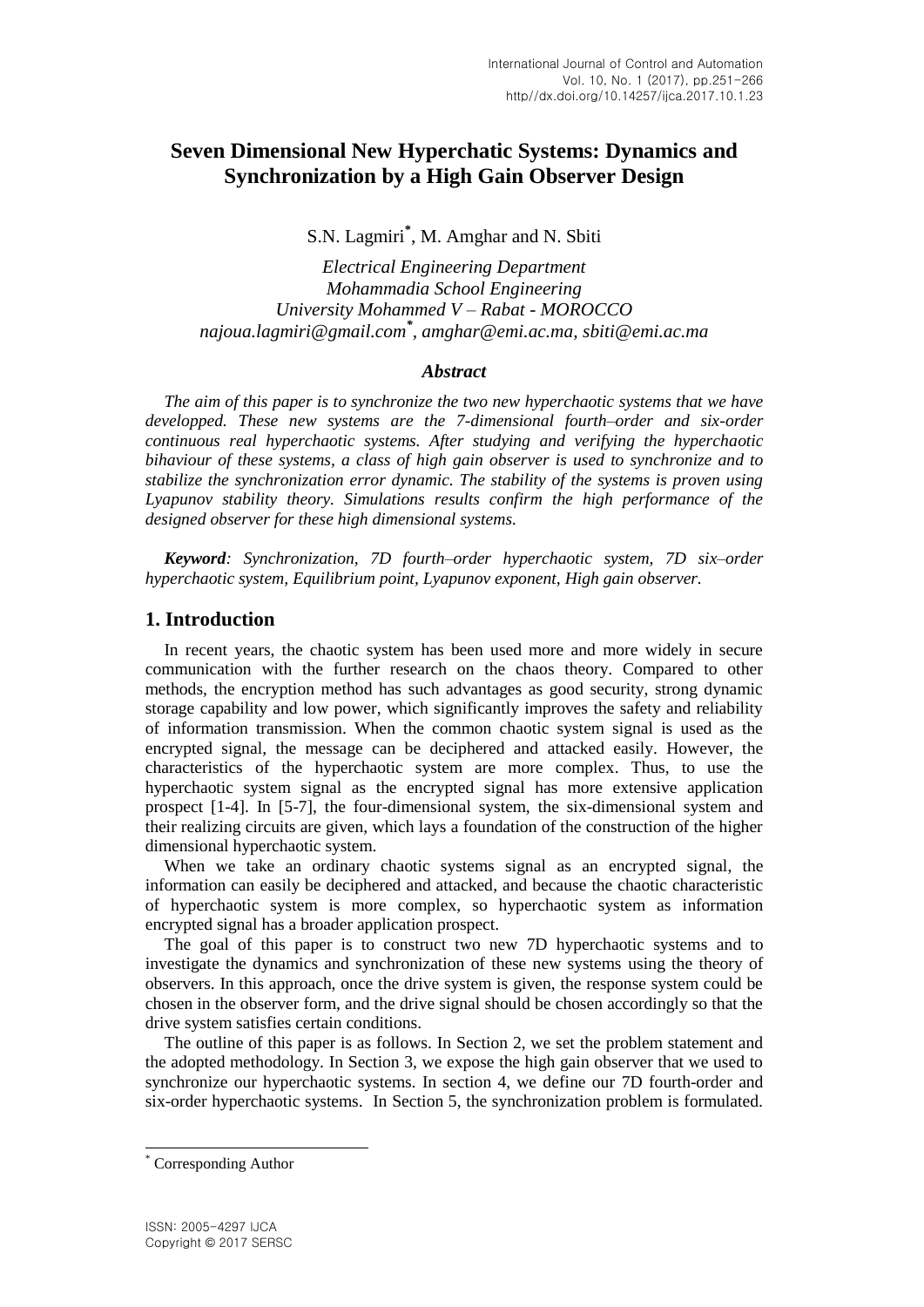And in section 6, we derive results for the drive-response synchronization of the two 7D hyperchaotic systems. Conclusion is presented in the last section.

# **2. Research Method**

Consider the hyperchaotic system described by the dynamic:

$$
\dot{x} = Ax + f(x) \tag{1}
$$

Where  $x \in \mathbb{R}^n$  is the state of the system, *A* is the  $n \times n$  matrix of the system parameters and  $f: R^n \to R^n$  is the nonlinear part of the system.

We consider the system  $(1)$  as the drive system.

As the response system, we consider the following hyperchaotic system described by the dynamic:

$$
\dot{y} = By + g(y) + K(\theta) \tag{2}
$$

Where  $y \in R^n$  the state of the system, B is the  $n \times n$  matrix of the system parameters and  $g: R^n \to R^n$  is the nonlinear part of the system and  $\theta$  is the gain of the response system.

If  $A = B$  and  $f = g$ , then *x* and *y* are the states of two identical hyperchaotic systems.

If  $A \neq B$  or  $f \neq g$ , then x and y are the states of two different hyperchaotic systems.

In the nonlinear feedback control approach, we design an observer, which synchronizes the states of the drive system (1) and the response system (2) for all initial conditions  $x(0), y(0) \in R^n$ .

If we define the synchronization error as:

 $e = y - x$  (3)

Thus, the synchronization problem is essentially to find a controller  $\theta$  so as to stabilize the error *e* for all initial conditions  $e(0) \in R^n$ .

In our case  $\theta$  is a high gain observer.

# **3. High Gain Observer Design**

The problem of observer design naturally arises in a system approach, as soon as one needs unmeasured internal information from external measurements. In general, it is clear that one cannot use as many sensors as signals of interest characterizing the system behavior for technological constraints, cost reasons, and so on, especially since such signals can come in a quite large number, and they can be of various types: they typically include parameters, time-varying signals characterizing the system (state variables), and unmeasured external disturbances [9, 3, 20]. As we know, it is almost impossible to measure all the elements of the state vector in practice (*e.g.,* the unknown state variables, fault signals, *etc*).

State observers are able to provide a continuous estimation of some signals which are not measured by hardware sensors. They need a mathematical model of the process and hardware measurements of some other signals. An observer is a dynamic system whose input includes the control *u* and the output *y* and whose output is an estimate of the state vector  $\hat{x}$  as it's shown in Figure 1.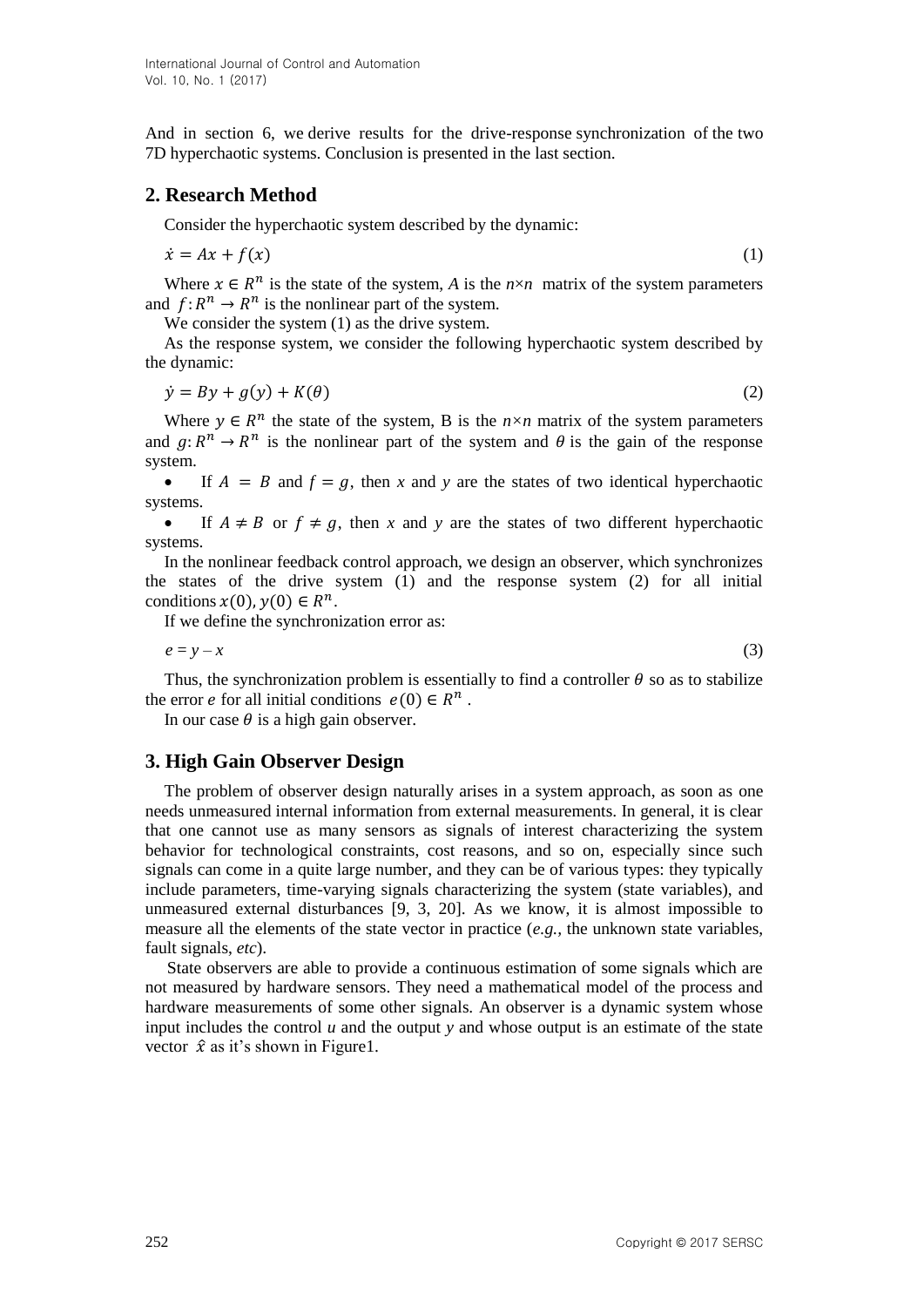

**Figure 1. Principle of the Observer**

We consider a general representation of the hyperchaotic system as follow:

$$
\begin{cases}\n\dot{x} = f(x) \\
y = Cx\n\end{cases} \tag{4}
$$

Where:

 $C = (1 \ 0 \ ... \ 0)$  and  $x \in R^n$  is the vector of states,  $x = (x_1, x_2, ..., x_n)^T$ .  $\vdots$   $f: R^n \to R^n$  is the nonlinear part of the system.

 $y \in R^m$  is the system measured output with  $m < n$ , and

|     | -0            | $\boldsymbol{0}$ | 0            | $\begin{bmatrix} 0 \\ 0 \end{bmatrix}$ |
|-----|---------------|------------------|--------------|----------------------------------------|
|     | 1             | $\overline{0}$   | 0            |                                        |
| $=$ |               |                  |              |                                        |
|     | $\frac{0}{2}$ | $\boldsymbol{0}$ | 0            | $\frac{0}{0}$                          |
|     |               | $\theta$         | $\mathbf{1}$ |                                        |

It is necessary the design of an auxiliary system so called observer system to reconstruct then known states or unmeasurables. Firstly, we give necessary and sufficient conditions to establish whether the system (4) is observable.

Now, consider the following assumptions [5]:

#### **A. Assumptions**

*A1.* The system given in Eqs (4) is locally uniformly observable (Gauthier *et al.,* 1992), hence for all  $x \in R^n$ , satisfies the observability rank condition:

 $\text{range}\left\{\frac{\partial}{\partial x}\vartheta\right\} = n$  (5)

Here 9 is the observability vector function define  $d\theta = (dL_f^0 h, dL_f^1 h, ..., dL_f^{n-1} h)^T L_f^n$ the r-order Lie derivatives, which are the directional derivatives of the corresponding state variables along the measured output trajectory. And  $dL_f^r h$  are the differentials of the rthorder Lie derivatives defined recursively as follows:

$$
L_f^0 h := h, \ dL_f^0 h := dh = \left(\frac{\partial h}{\partial x_1}, \dots, \frac{\partial h}{\partial x_n}\right)
$$
  

$$
L_f^1 h := < dh, f > = \sum_{i=1}^n \frac{\partial h}{\partial x_i} f_i
$$
  

$$
dL_f^1 h := \left(\frac{\partial}{\partial x_1} \left(\sum_{i=1}^n \frac{\partial h}{\partial x_i} f_i\right), \dots, \frac{\partial}{\partial x_n} \left(\sum_{i=1}^n \frac{\partial h}{\partial x_i} f_i\right)\right)
$$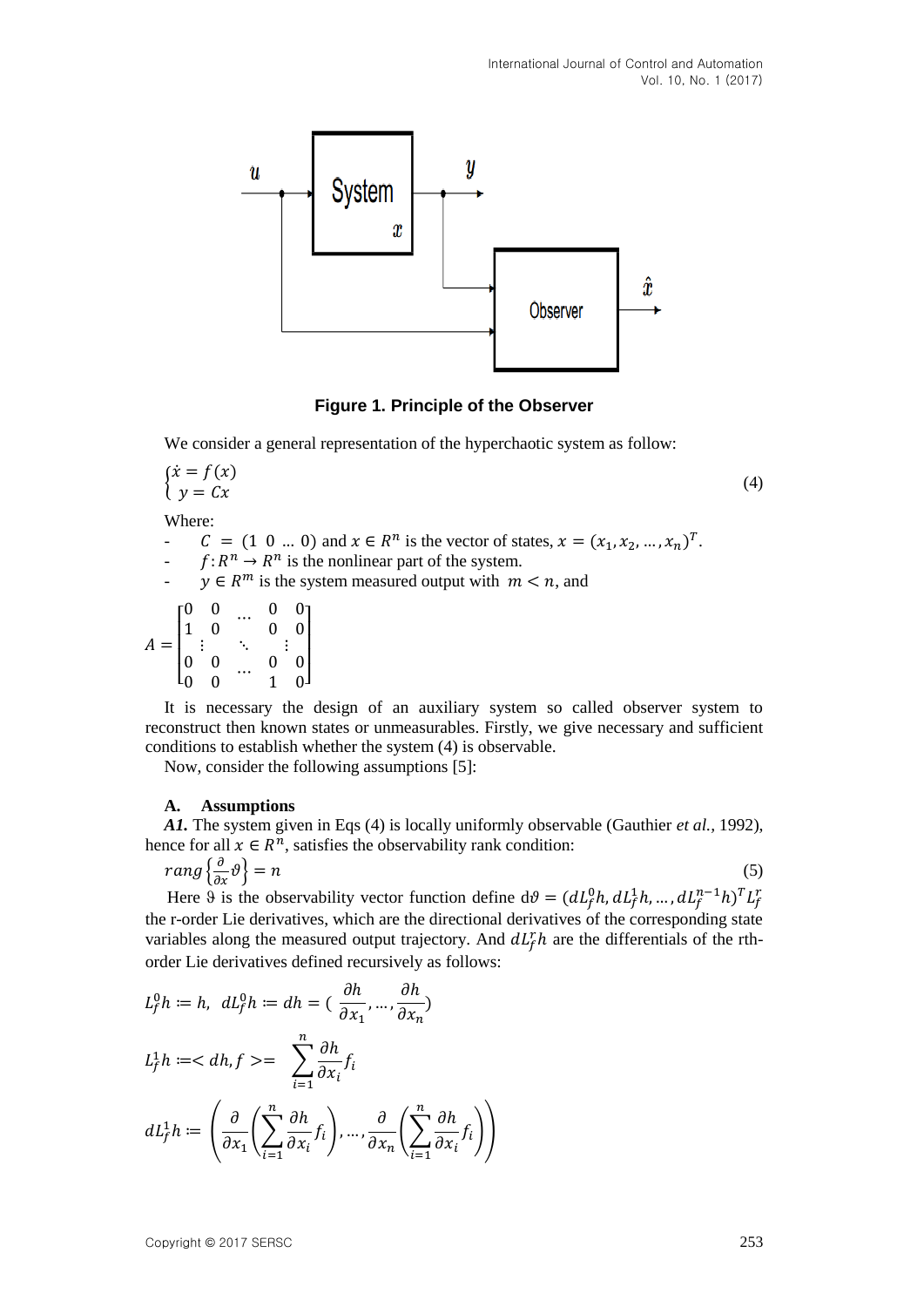#### $r \geq 2$  $L_f^r h := < d L_f^{r-1} h, f > = L_f (L_f^r)$

*A2.* All the trajectories  $x(t, x_0)$ ,  $x_0 \in R^n$  of the system (4) are bounded.

Considering the set  $\Omega c R^n$  as the corresponding physically realizable domain, such that:

 $\Omega = \{ (x_i)_{i=1}^n \in R_+^n / \ 0 \le x_i \le x_{max} \}$ 

In most practical cases,  $\Omega$  will be an open connected relatively compact subset of  $R^n$ , and in the ideal cases,  $\Omega$  will be positively invariant under the dynamic (4).

In order to analyze the estimation error  $\varepsilon = y - x$  we consider the next assumption.

*A3.* The nonlinear difference vector function  $\Delta \phi = f(x) - f(\hat{x})$  is Lipschitz bounded  $i.e. \Delta \emptyset < \Lambda |\varepsilon|.$ 

Condition A3 can be fulfilled satisfied if the following supremumis finite:

 $\Lambda \coloneqq \sup_{x \in \Omega} \|f'(x)\|$ 

Where  $f'(x)$  is the Jacobian and  $\|\cdot\|$  is the matrix norm associated with the Euclidian vector norm.

### **B. Propositions**

For any initial condition  $x(0) \in D$  and any  $\hat{x}(0) \in D$  and for  $\theta$  large enough the system (1) satisfying previous assumptions [10] [11], can be estimated by the following dynamical system:

$$
\dot{\hat{x}} = f(\hat{x}) - \theta * d_{\theta}^{-1} * S_1^{-1} * C'(C\hat{x} - y)
$$
\n(6)

Where  $S_1$  is the symetric positive definite solution of the algebraic equation:

$$
\theta S_{\theta} + A'S_{\theta} + S_{\theta}A - C'C = 0
$$

For  $\theta = 1$  and it can be expressed as

$$
S_1(i,j) = (-1)^{i+j} C_{i+j-2}^{j-1}, \text{ for } 1 \le i, j \le n
$$
  
where  $C_i^i = \frac{j!}{i!(i-j)!}$ 

i  $d_{\theta}$  is a diagonal matrix defined by :

$$
d_{\theta} = diag(1, \frac{1}{\theta}, \dots, \frac{1}{\theta^n})
$$

#### **C. Lemma**

For  $\theta$  large enough the slave system below is an observer for the drive system [15]:

$$
\dot{\hat{x}} = f(\hat{x}) - \theta * d_{\theta}^{-1} * S_1^{-1} * C'(C\hat{x} - z)
$$
\n(7)

**Proof [10]**

Let  $e = \hat{x} - x$ 

Then on can check that:

$$
\dot{e} = (A - \theta d_{\theta}^{-1} S_1^{-1} C^T C) e + \Delta F
$$

Where:

 $\Delta F = F(\hat{x}) - F(x)$ 

F is lipschitz with the constant L so:

 $\|\Delta F\| \leq L \|e\|$ 

Let  $V_{\theta}$  a candidate lyapunov equation for the system (1):

$$
V_{\theta} = \frac{1}{\theta} e' d_{\theta} S_1 d_{\theta} \epsilon
$$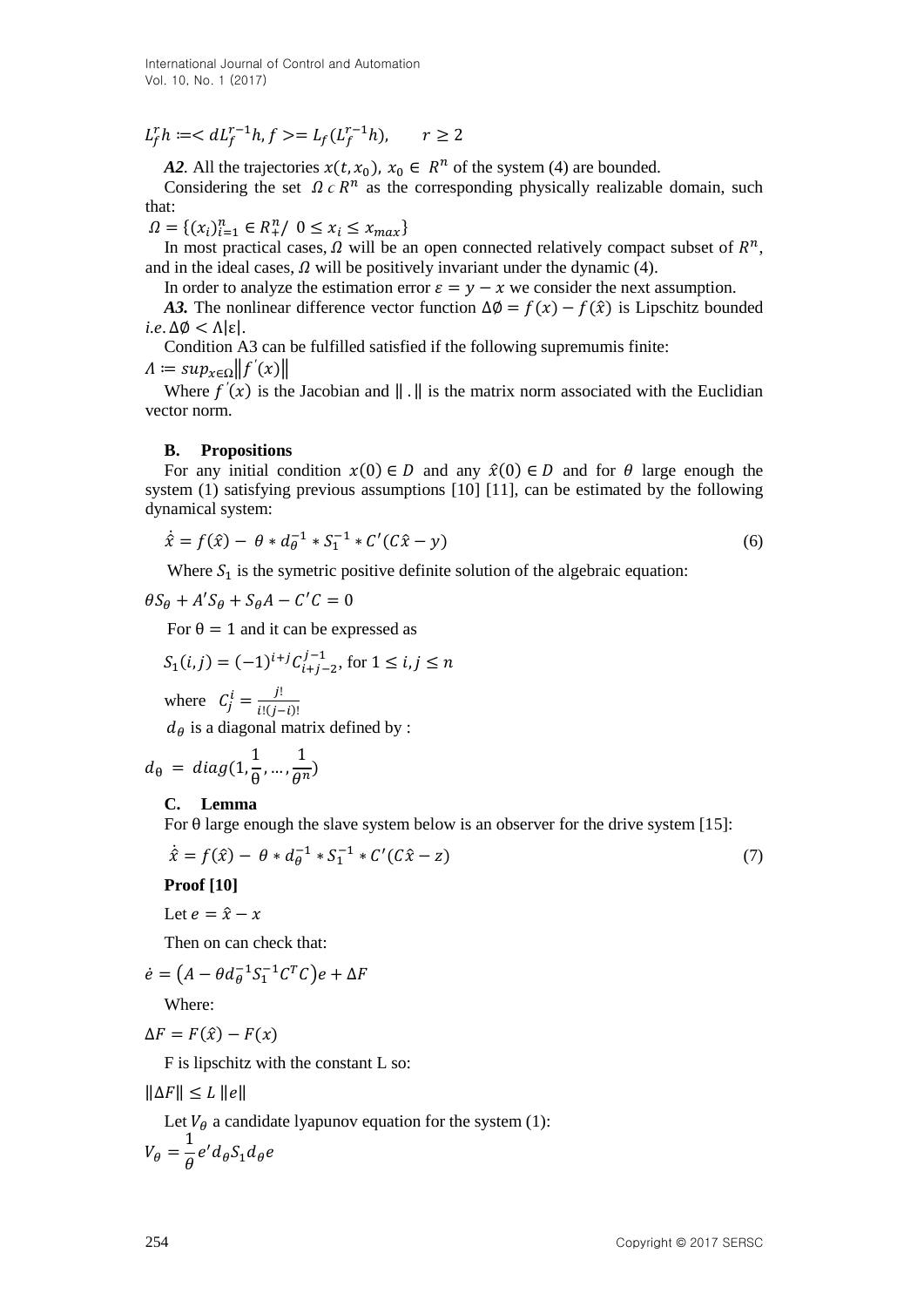The time derivative of  $V_{\theta}$  computed along solution of the differential equations (1) is given by:

$$
\dot{V}_{\theta} = \frac{1}{\theta} e' d_{\theta} \left( d_{\theta}^{-1} A' d_{\theta} S_1 + S_1 d_{\theta} A d_{\theta}^{-1} - \theta d_{\theta}^{-1} C' C - \theta C' C d_{\theta}^{-1} \right) d_{\theta} e + 2 \frac{1}{\theta} \Delta(F) d_{\theta} S_1 d_{\theta} e
$$

Taking into account the algebraic equation:

$$
\theta S_{\theta} + A'S_{\theta} + S_{\theta}A - C^{T}C = 0
$$

And

$$
d_{\theta}Ad_{\theta}^{-1} = \theta A, C^{T}Cd_{\theta}^{-1} = C^{T}C
$$

It follows

$$
\dot{V}_{\theta} = \frac{1}{\theta} e' d_{\theta}(-\theta S_1 - \theta C'C) d_{\theta}e + 2 \frac{1}{\theta} \Delta(F) d_{\theta} S_1 d_{\theta}e
$$
  
Using the above inequality:

 $\lambda_{min}(S_1) || d_{\theta} e ||^2 \le e' d_{\theta} S_1 d_{\theta} e \le \lambda_{max}(S_1) || d_{\theta} e ||^2$ 

Where  $\lambda_{min}(S_1)$  and  $\lambda_{max}(S_1)$  are respectively the minimum and the maximum eigenvalues of  $S_1$ .

# **4. Systems Description**

#### **4.1. Seven-Dimensional Fourth-Order Hyperchaotic System**

In this section, we design the 7D fouth-order hyperchaotic system that is token as the drive system, whose dynamics is given by:

$$
\begin{cases}\n\dot{x}_1 = -a x_1 - 20 x_5 - x_3 x_5 x_6 x_7 \\
\dot{x}_2 = c x_2 - d x_6 + x_1 x_4 x_5 x_7 \\
\dot{x}_3 = -a x_3 + a x_5 - g x_1 x_2 x_4 x_6 \\
\dot{x}_4 = -a x_4 + e x_1 + x_1 x_2 x_3 x_5 \\
\dot{x}_5 = -a x_5 + e x_7 - x_1 x_2 x_3 x_4 \\
\dot{x}_6 = -e x_6 + e x_5 + x_2 x_3 x_4 x_5 \\
\dot{x}_7 = -b x_7 + f x_2 - h x_1 x_4 x_5 x_6\n\end{cases}
$$
\n(8)

Where *a*, *b*, *c*, *d*, *e*, *f*, *g* and *h* are the parameters of the system and  $x \in R^n$  is the state of the system.

$$
a = 15, b = 5, c = 0.5, d = 25, e = 10, f = 4, g = 0.1 \text{ and } h = 1.5
$$
 (9)

### **4.1.1. Dissipation**

The divergence of the system (8) is:

$$
\nabla V = \frac{\partial \dot{x}_1}{\partial x_1} + \frac{\partial \dot{x}_2}{\partial x_2} + \frac{\partial \dot{x}_3}{\partial x_3} + \frac{\partial \dot{x}_4}{\partial x_4} + \frac{\partial \dot{x}_5}{\partial x_5} + \frac{\partial \dot{x}_6}{\partial x_6} + \frac{\partial \dot{x}_7}{\partial x_7}
$$
  
= -a + c - a - a - a - e - b

According to the ranges of the system parameters, we obtain that

 $-a + c - a - a - e - b < 0$ , and thus the system is a dissipative system.

#### **4.1.2. Equilibrium and Lyapunov Exponents**

The following equations are the equilibrium of the system satisfied: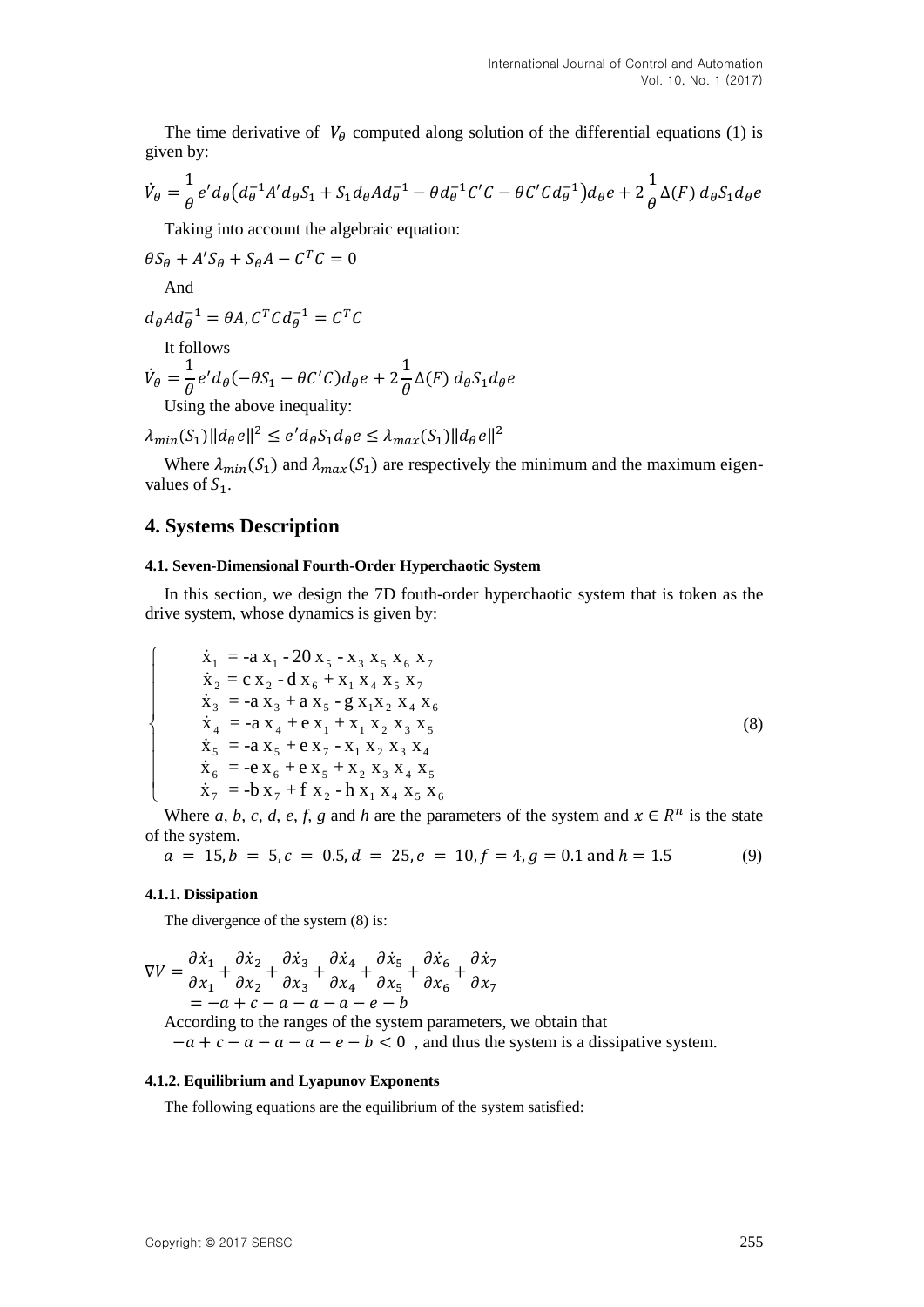- b x + f x - h x x x x 0 - e x + e x + x x x x 0 - a x + e x - x x x x 0 - a x + e x + x x x x 0 - a x + a x - g x x x x 0 c x - d x + x x x x 0 - a x - 20 x - x x x x 0 7 2 1 4 5 6 6 5 2 3 4 5 5 7 1 2 3 4 4 1 1 2 3 5 3 5 1 2 4 6 2 6 1 4 5 7 1 5 3 5 6 7 

The new hyperchaotic system (8) has unique equilibrium point  $E_0(0,0,0,0,0,0)$ . For this latter, the system (8) is linearized, and the Jacobian matrix is given by :

$$
J = \begin{pmatrix}\n-15 & 0 & 0 & 0 & 10 & 0 & 0 \\
0 & 0.5 & 0 & 0 & 0 & -25 & 0 \\
0 & 0 & -15 & 0 & 15 & 0 & 0 \\
10 & 0 & 0 & -15 & 0 & 0 & 0 \\
10 & -15 & 0 & 0 & 0 & 0 & 0 \\
0 & 0 & 0 & 10 & -10 & 0 & 0 \\
0 & 4 & 0 & 0 & 0 & 0 & -5\n\end{pmatrix}
$$

To gain its eigenvalues, let  $|\lambda_i - J_0| = 0$ , Then these eigenvalues corresponding to equilibrium  $E_0(0,0,0,0,0,0,0)$  will be obtained as follows:

 $\lambda_1 = -14.890, \lambda_2 = 0.841, \lambda_3 = 0.489, \lambda_4 = -14.957, \lambda_5 = -14.623,$  $\lambda_6 = -15.713$ ,  $\lambda_7 = -15.595$ 

Where  $\lambda_1$ ,  $\lambda_4$ ,  $\lambda_5$ ,  $\lambda_6$ ,  $\lambda_7$  are negative real roots and  $\lambda_2$ ,  $\lambda_3$  are positive real roots. Therefore, equilibrium  $E_0$  is unstable.

System (8) has two positive lyapunov exponents, which shows that the system is not only chaotic but also hyperchaotic.



**Figure 2. Lyapunov Exponent Seven-Dimensional Fourth-Order Hyperchaotic System**

#### **4.2. Seven-Dimensional Six-Order Hyperchaotic System**

In this section, we design the 7D six-order hyperchaotic system described by the following dynamic: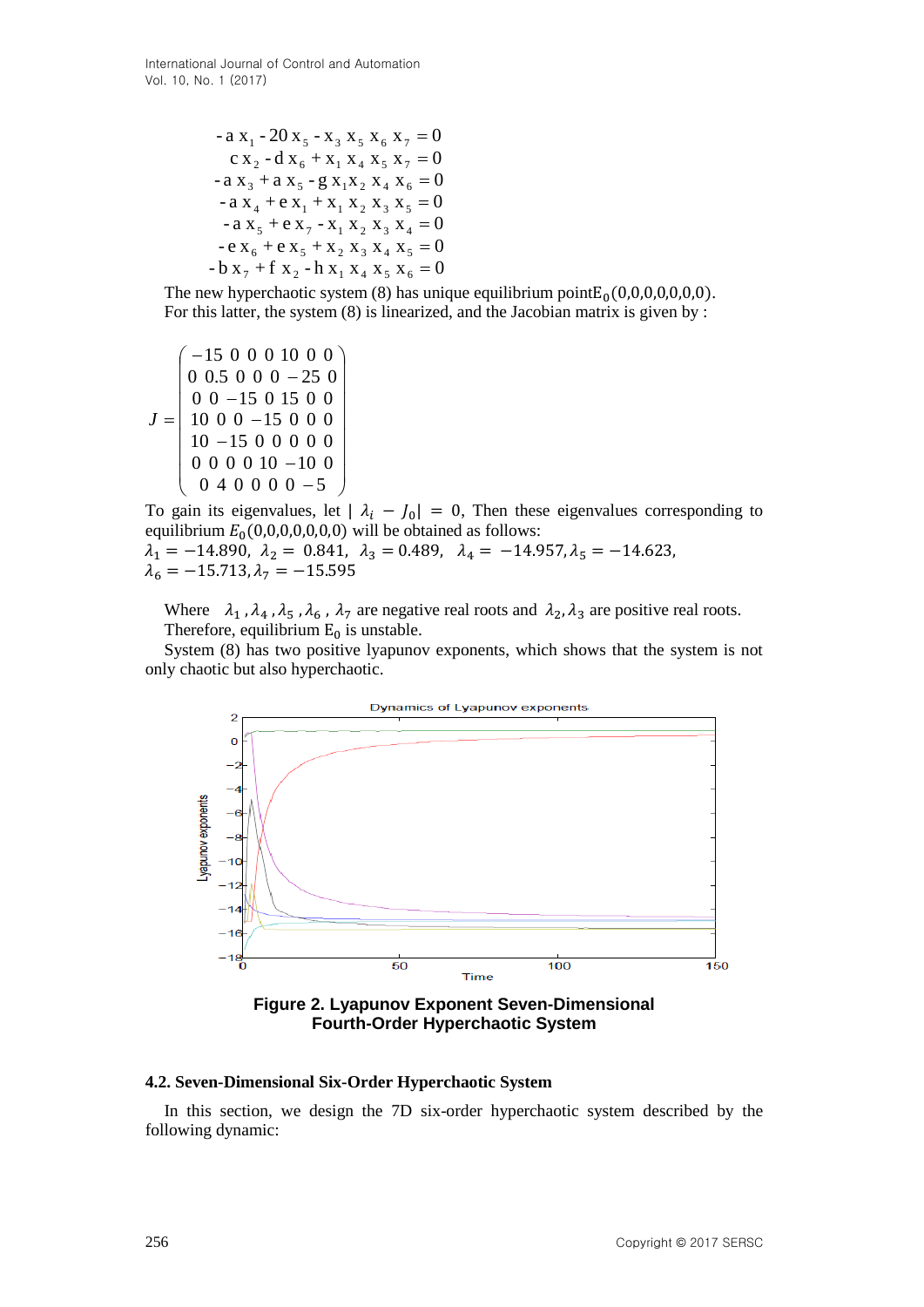$$
\begin{aligned}\n\dot{z}_1 &= 15 z_1 + 20 z_3 + 0.785 z_2 z_3 z_4 z_5 z_6 z_7 \\
\dot{z}_2 &= -20 z_1 - 20 z_2 - z_1 z_3 z_4 z_5 z_6 z_7 \\
\dot{z}_3 &= 20 z_4 - 15 z_3 + 20 z_5 + z_1 z_2 z_4 z_5 z_6 z_7 \\
\dot{z}_4 &= 5 z_4 - z_1 z_2 z_3 z_5 z_6 z_7 \\
\dot{z}_5 &= -30 z_5 + 19 z_3 + z_1 z_2 z_3 z_4 z_6 z_7 \\
\dot{z}_6 &= 10 z_2 + 3.9 z_6 - z_1 z_2 z_3 z_4 z_5 z_7 \\
\dot{z}_7 &= 20 z_3 - 15 z_7 + 1.5 z_1 z_2 z_3 z_4 z_5 z_6\n\end{aligned}\n\tag{10}
$$

#### **4.2.1. Dissipation**

The divergence of the system (8) is

$$
\nabla V = \frac{\partial \dot{z}_1}{\partial z_1} + \frac{\partial \dot{z}_2}{\partial z_2} + \frac{\partial \dot{z}_3}{\partial z_3} + \frac{\partial \dot{z}_4}{\partial z_4} + \frac{\partial \dot{z}_5}{\partial z_5} + \frac{\partial \dot{z}_6}{\partial z_6} + \frac{\partial \dot{z}_7}{\partial z_7}
$$
  
= -15 - 20 - 15 + 5 - 30 + 3.9 - 15 = -86.1  
-86.1 < 0 , and thus the system is a dissipative system.

#### **4.2.2. Equilibrium and Lyapunov Exponents**

The following equations are the equilibrium of the system satisfied:

$$
15 z1 + 20 z3 + 0.785 z2 z3 z4 z5 z6 z7 = 0
$$
  
\n
$$
-20 z1 - 20 z2 - z1 z3 z4 z5 z6 z7 = 0
$$
  
\n
$$
20 z4 - 15 z3 + 20 z5 + z1 z2 z4 z5 z6 z7 = 0
$$
  
\n
$$
5 z4 - z1 z2 z3 z5 z6 z7 = 0
$$
  
\n
$$
-30 z5 + 19 z3 + z1 z2 z3 z4 z6 z7 = 0
$$
  
\n
$$
10 z2 + 3.9 z6 - z1 z2 z3 z4 z5 z7 = 0
$$
  
\n
$$
20 z3 - 15 z7 + 1.5 z1 z2 z3 z4 z5 z6 = 0
$$

The new hyperchaotic system (10) has unique equilibrium point  $E_0(0,0,0,0,0,0,0)$ . For this latter, the system (10) is linearized, and the Jacobian matrix is given by :

$$
J = \begin{pmatrix}\n-15 & 0 & 0 & 0 & 0 & 20 & 0 \\
-20 & -20 & 0 & 0 & 0 & 0 & 0 \\
0 & 20 & -15 & 0 & 20 & 0 & 0 \\
0 & 0 & 0 & 5 & 0 & -10 & 0 \\
0 & 0 & 0 & 0 & -30 & 19 & 0 \\
0 & 0 & 0 & 0 & 10 & 3.9 & 0 \\
0 & 0 & 0 & 0 & 0 & 20 & -15\n\end{pmatrix}
$$

To gain its eigenvalues, let  $| \lambda_i - J_0 | = 0$ , Then these eigenvalues corresponding to equilibrium  $E_0(0,0,0,0,0,0)$  will be obtained as follows:  $\lambda$  $\lambda_6 = -10.951, \lambda_7 = -10.238$ 

Where  $\lambda_2$ ,  $\lambda_3$ ,  $\lambda_5$ ,  $\lambda_6$ ,  $\lambda_7$  are negative real roots and  $\lambda_1$ ,  $\lambda_4$  are positive real roots. Therefore, equilibrium  $E_0$  is unstable.

System (10) has three positive lyapunov exponents, which shows that the system is not only chaotic but also hyperchaotic.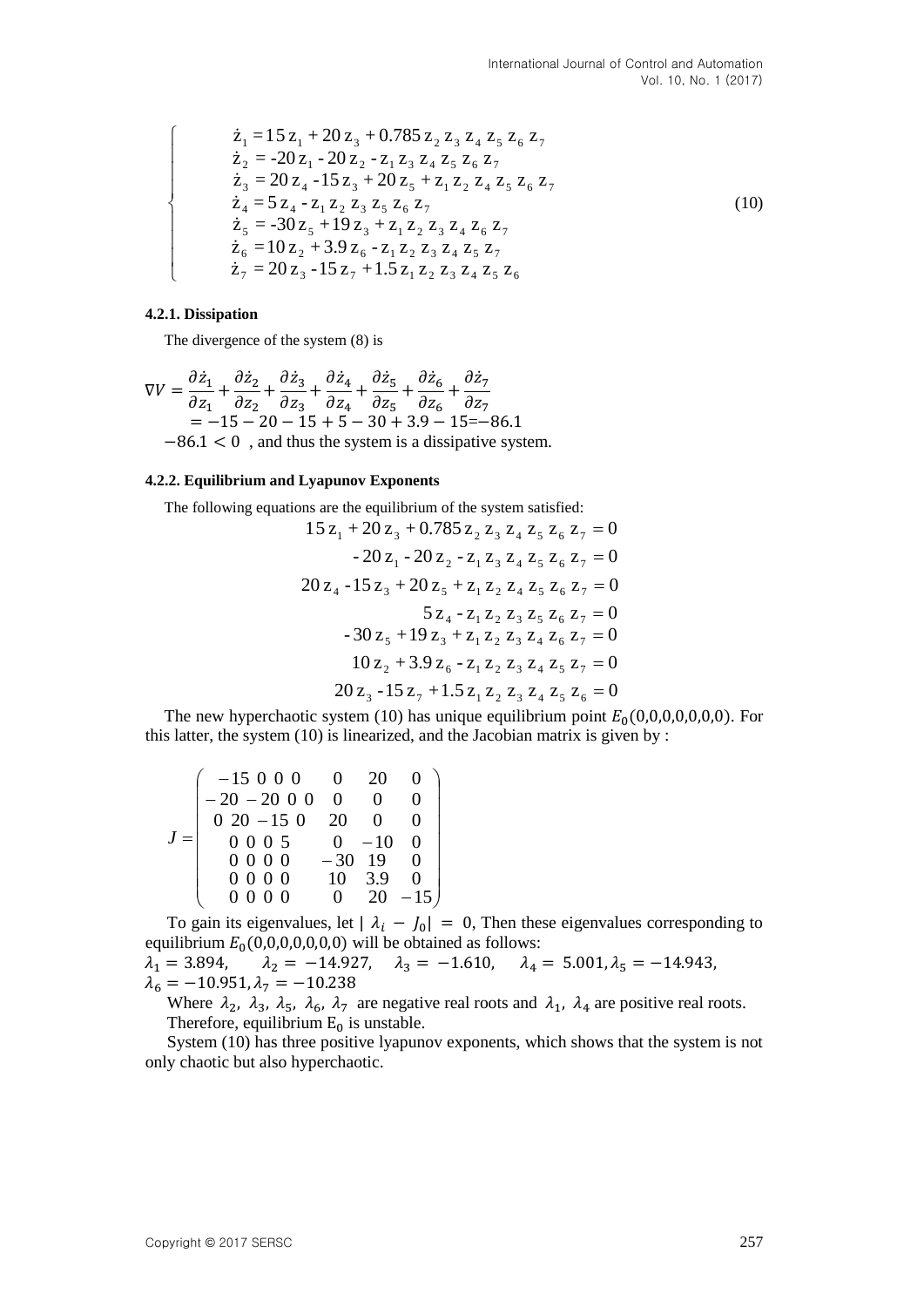

**Figure 3. Lyapunov Exponent Seven-Dimensional Six-Order Hyperchaotic System**

# **5. Synchronization Problem Formulation**

As reported in the literature, synchronization of hyperchaotic systems suggests the possibility for communication using hyperchaotic waveforms as carriers, perhaps with application to secure communication. The obvious approach uses a hyperchaotic system as the transmitter and a synchronous hyperchaotic system for the receiver, and several designs have been suggested that fit within this construct [8]. The variation in these designs lies in the methods for injecting an information signal at the transmitter and recovering it at the receiver.

**Definition:** Two hyperchaotic systems are completely synchronized if the error [9]:  $\|\hat{x} - x\| \to 0$  as  $t \to \infty$ 

It means that each state in the slave system is identical or is very close to its corresponding state in the master system along the time.

Chaos synchronization as stabilization consists in finding a control command that leads the trajectories of a dynamical error system to the origin [17].



# **Figure 4. Principle of Master Slave Synchronization**

In this section, we design a high observer design for the synchronization of two different 7D hyperchaotic systems.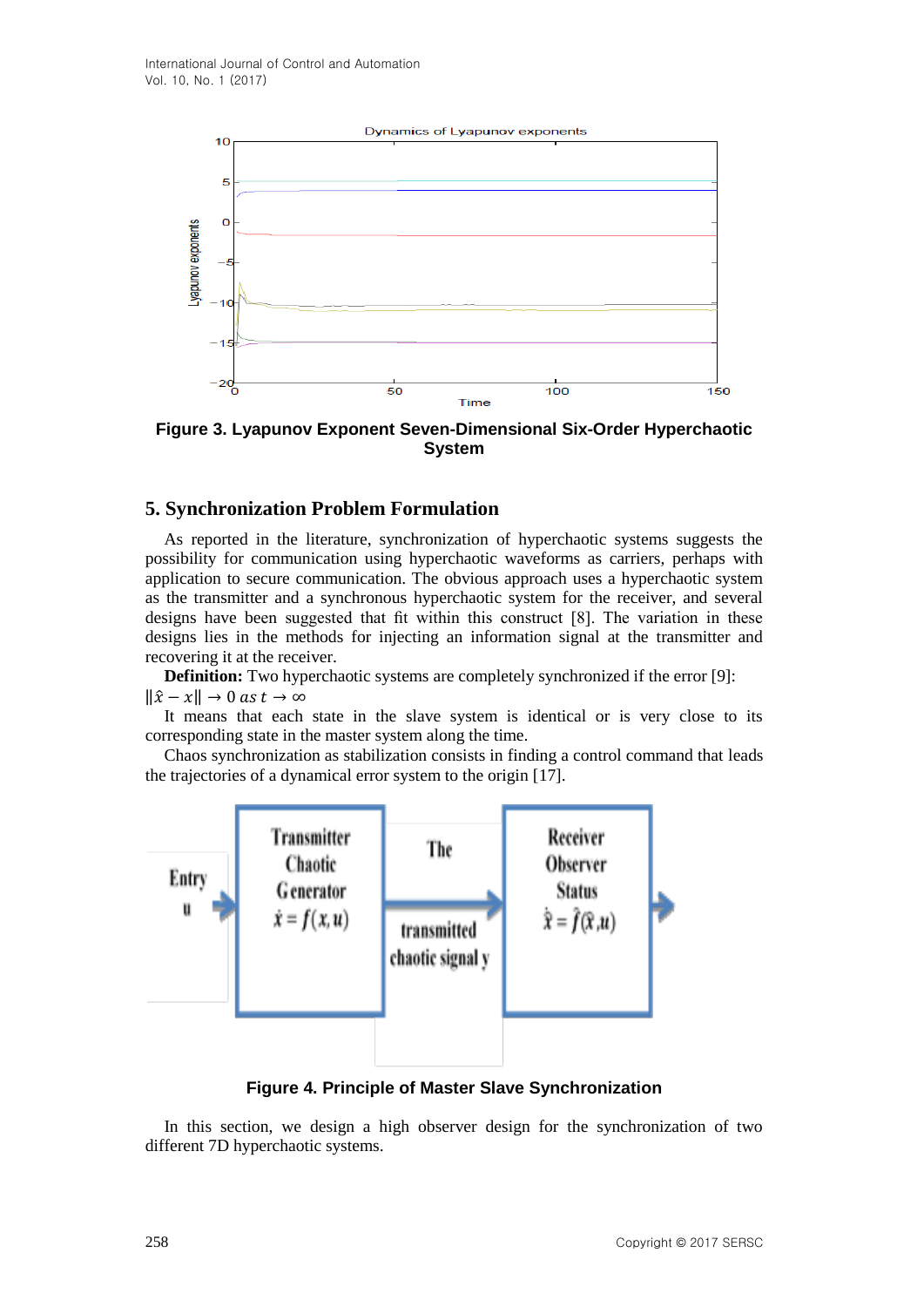The 7D fourth-order hyperchaotic system is taken as the drive system, whose dynamics is given by:

$$
\dot{x}_1 = -a x_1 - 20 x_5 - x_3 x_5 x_6 x_7 \n\dot{x}_2 = c x_2 - d x_6 + x_1 x_4 x_5 x_7 \n\dot{x}_3 = -a x_3 + a x_5 - g x_1 x_2 x_4 x_6 \n\dot{x}_4 = -a x_4 + e x_1 + x_1 x_2 x_3 x_5 \n\dot{x}_5 = -a x_5 + e x_7 - x_1 x_2 x_3 x_4 \n\dot{x}_6 = -e x_6 + e x_5 + x_2 x_3 x_4 x_5 \n\dot{x}_7 = -b x_7 + f x_2 - h x_1 x_4 x_5 x_6
$$
\n(11)

The 7D six-order hyperchaotic system is also taken as the response system, whose dynamics is given by:

$$
\dot{\hat{z}}_1 = 15 \hat{z}_1 + 20 \hat{z}_3 + 0.785 \hat{z}_2 \hat{z}_3 \hat{z}_4 \hat{z}_5 \hat{z}_6 \hat{z}_7 - \theta d_\theta^1 S_1^1 C' (C \hat{z}_1 - x_1) \n\dot{\hat{z}}_2 = -20 \hat{z}_1 - 20 \hat{z}_2 - \hat{z}_1 \hat{z}_3 \hat{z}_4 \hat{z}_5 \hat{z}_6 \hat{z}_7 - \theta d_\theta^1 S_1^1 C' (C \hat{z}_2 - x_2) \n\dot{\hat{z}}_3 = 20 \hat{z}_4 - 15 \hat{z}_3 + 20 \hat{z}_5 + \hat{z}_1 \hat{z}_2 \hat{z}_4 \hat{z}_5 \hat{z}_6 \hat{z}_7 - \theta d_\theta^1 S_1^1 C' (C \hat{z}_3 - x_3) \n\dot{\hat{z}}_4 = 5 \hat{z}_4 - \hat{z}_1 \hat{z}_2 \hat{z}_3 \hat{z}_5 \hat{z}_6 \hat{z}_7 - \theta d_\theta^1 S_1^1 C' (C \hat{z}_4 - x_4) \n\dot{\hat{z}}_5 = -30 \hat{z}_5 + 19 \hat{z}_3 + \hat{z}_1 \hat{z}_2 \hat{z}_3 \hat{z}_4 \hat{z}_6 \hat{z}_7 - \theta d_\theta^1 S_1^1 C' (C \hat{z}_5 - x_5) \n\dot{\hat{z}}_6 = 10 \hat{z}_2 + 3.9 \hat{z}_6 - \hat{z}_1 \hat{z}_2 \hat{z}_3 \hat{z}_4 \hat{z}_5 \hat{z}_7 - \theta d_\theta^1 S_1^1 C' (C \hat{z}_6 - x_6) \n\dot{\hat{z}}_7 = 20 \hat{z}_3 - 15 \hat{z}_7 + 1.5 \hat{z}_1 \hat{z}_2 \hat{z}_3 \hat{z}_4 \hat{z}_5 \hat{z}_6 - \theta d_\theta^1 S_1^1 C' (C \hat{z}_7 - x_7)
$$

For the synchronization, the error e is defined as:

$$
e_1 = \hat{z}_1 - x_1, e_2 = \hat{z}_2 - x_2, e_3 = \hat{z}_3 - x_3, e_4 = \hat{z}_4 - x_4, e_5 = \hat{z}_5 - x_5, e_6 = \hat{z}_6 - x_6, e_7 = \hat{z}_7 - x_7
$$
\n(13)

#### **6. Results and Analysis**

In order to measure the performance of the proposed observer "response system", we employ the measure the impact of the error, suggested in Ogunnaike and Ray (1994), is the Integral Time-Weighted Squared Error (ITSE) dened in [15].

ITSE exhibits the advantage of heavy penalization of large errors at a long time; therefore, it is a good measure of resilience of the observer.

$$
ITSE = \int_0^\infty t \varepsilon^2
$$

 $\overline{ }$  $\overline{\phantom{a}}$  $\overline{\phantom{a}}$ 

 $\vert$  $\overline{\phantom{a}}$  $\overline{\phantom{a}}$ 

 $\frac{1}{2}$ 

 $\left\{ \right.$ 

 $\overline{\mathcal{L}}$ 

 $\overline{\phantom{a}}$  $\overline{\phantom{a}}$  $\overline{\phantom{a}}$  $\overline{\phantom{a}}$ 

 $\bigg\}$  $\overline{\phantom{a}}$  $\overline{\phantom{a}}$  $\overline{\phantom{a}}$ 

 $\begin{array}{c} \begin{array}{c} \end{array} \end{array}$ 

 $\left\{ \right.$ 

 $\overline{\mathfrak{l}}$ 

With the observation error as  $\varepsilon = x - \hat{x}$ .

The parameter values as in the7D fourth-order hyperchaotic system case are assumed:

 $a = 15$ ,  $b = 5$ ,  $c = 0.5$ ,  $d = 25$ ,  $e = 10$ ,  $f = 4$ ,  $g = 0.1$  and  $h = 1.5$ 

For simulations, the initial conditions of the 7D fourth-order hyperchaotic system (8) are chosen as:

$$
x_1(0) = 3, x_2(0) = 1, x_3(0) = -1, x_4(0) = 1, x_5(0) = 2, x_6(0) = -2, x_7(0) = 3
$$

Also, the initial conditions of the7D six-order hyperchaotic system (10) are chosen as:

$$
\hat{z}_1(0) = 0, \hat{z}_2(0) = 1, \hat{z}_3(0) = 0, \hat{z}_4(0) = -2, \ \hat{z}_5(0) = 1, \hat{z}_6(0) = 0, \ \hat{z}_7(0) = 4
$$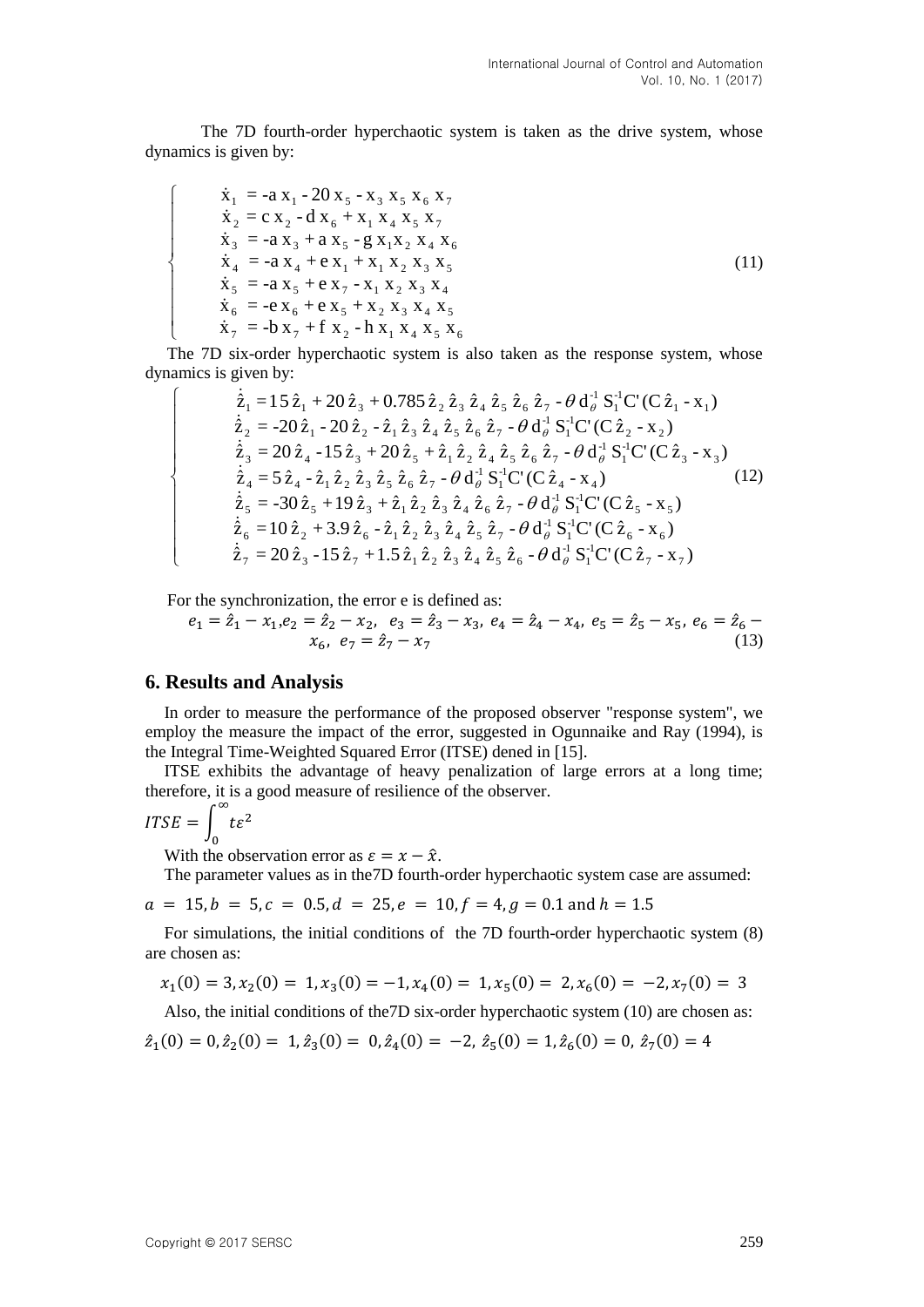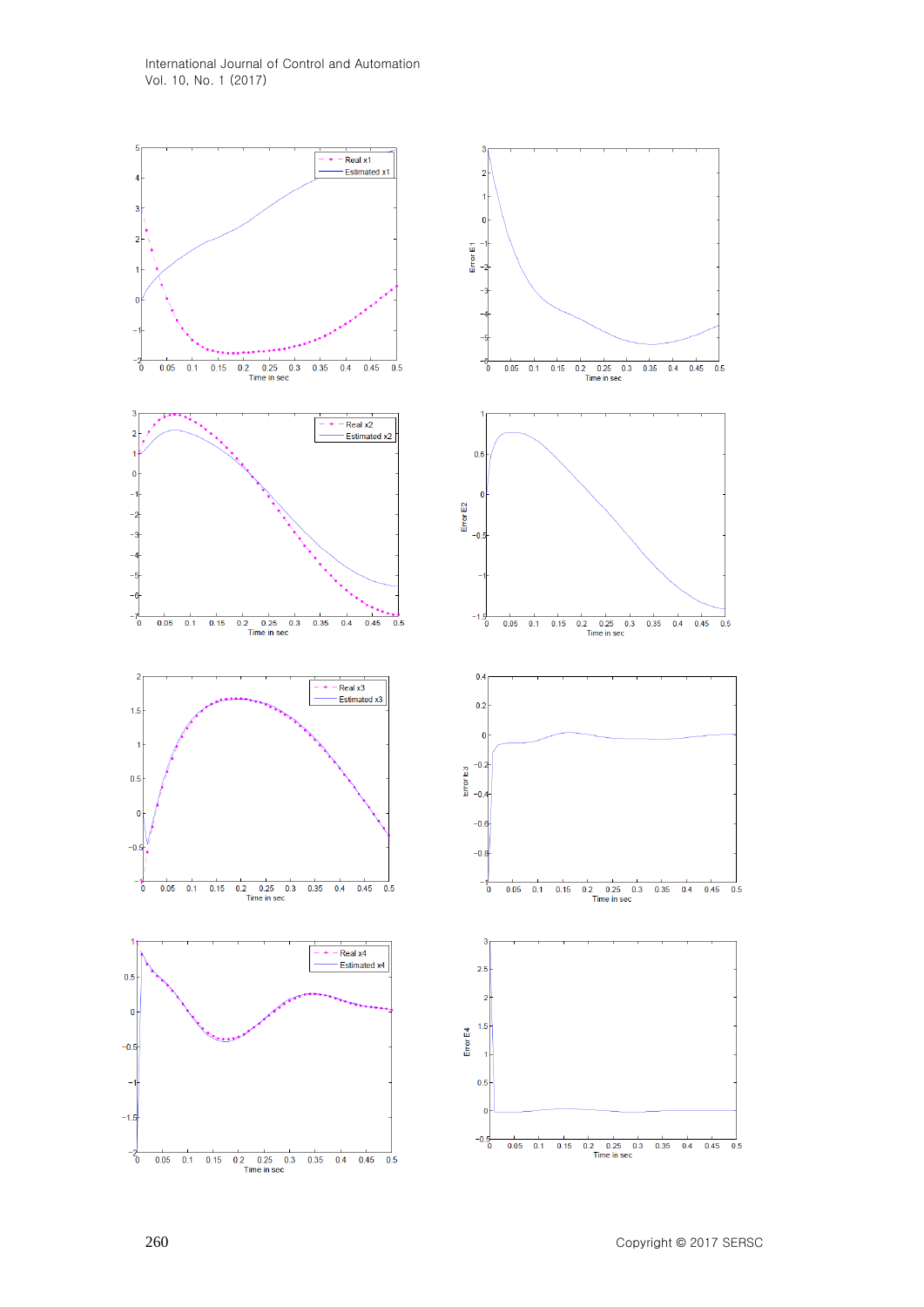International Journal of Control and Automation Vol. 10, No. 1 (2017)



**Figure 5. Response –Drive Synchronization Error of the 7D Fourth-Order and Six - Order Hyperchaotic System (** $\theta = 2$ **)** 

**Figure 6. Synchronization Error**   $(\theta = 2)$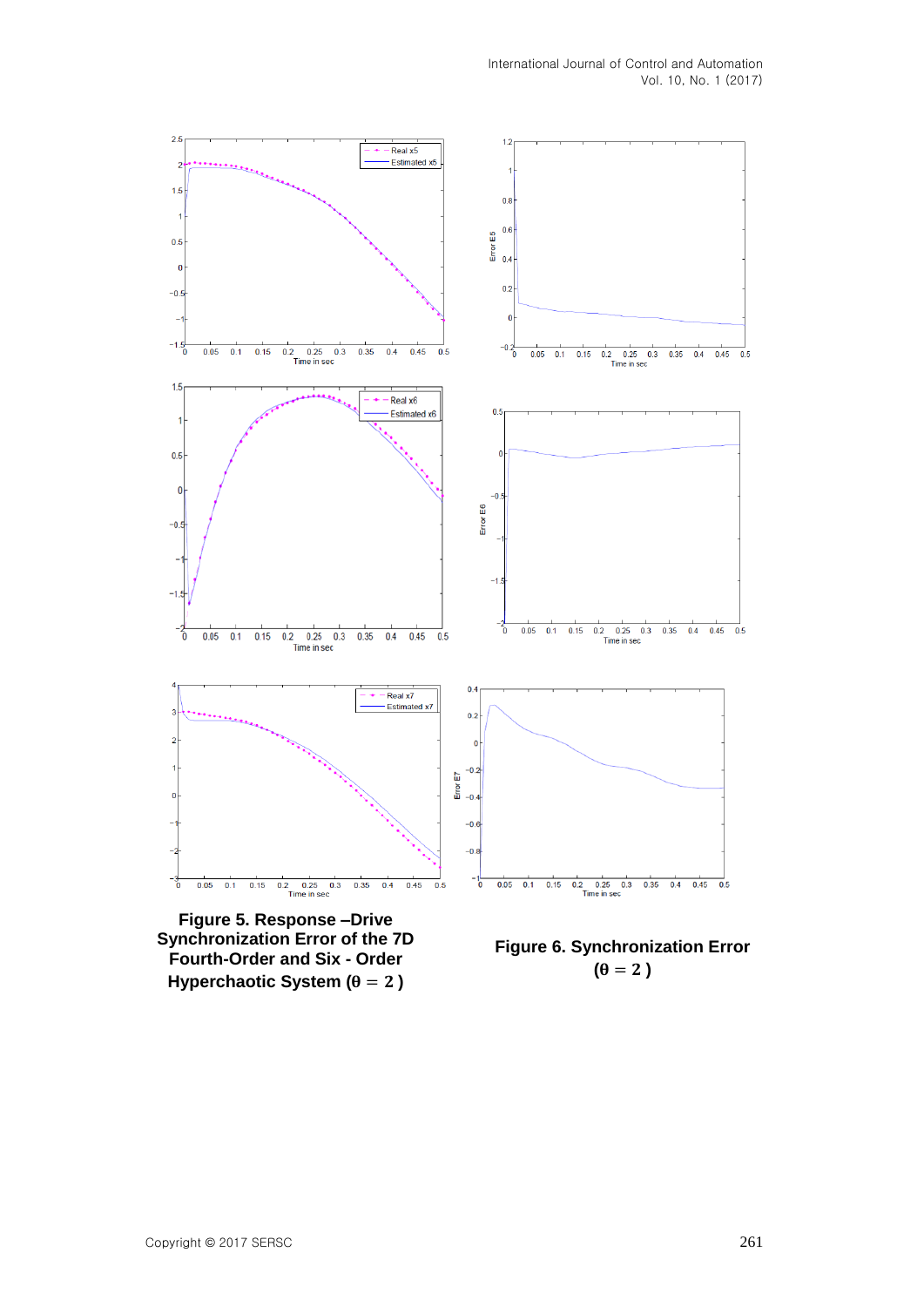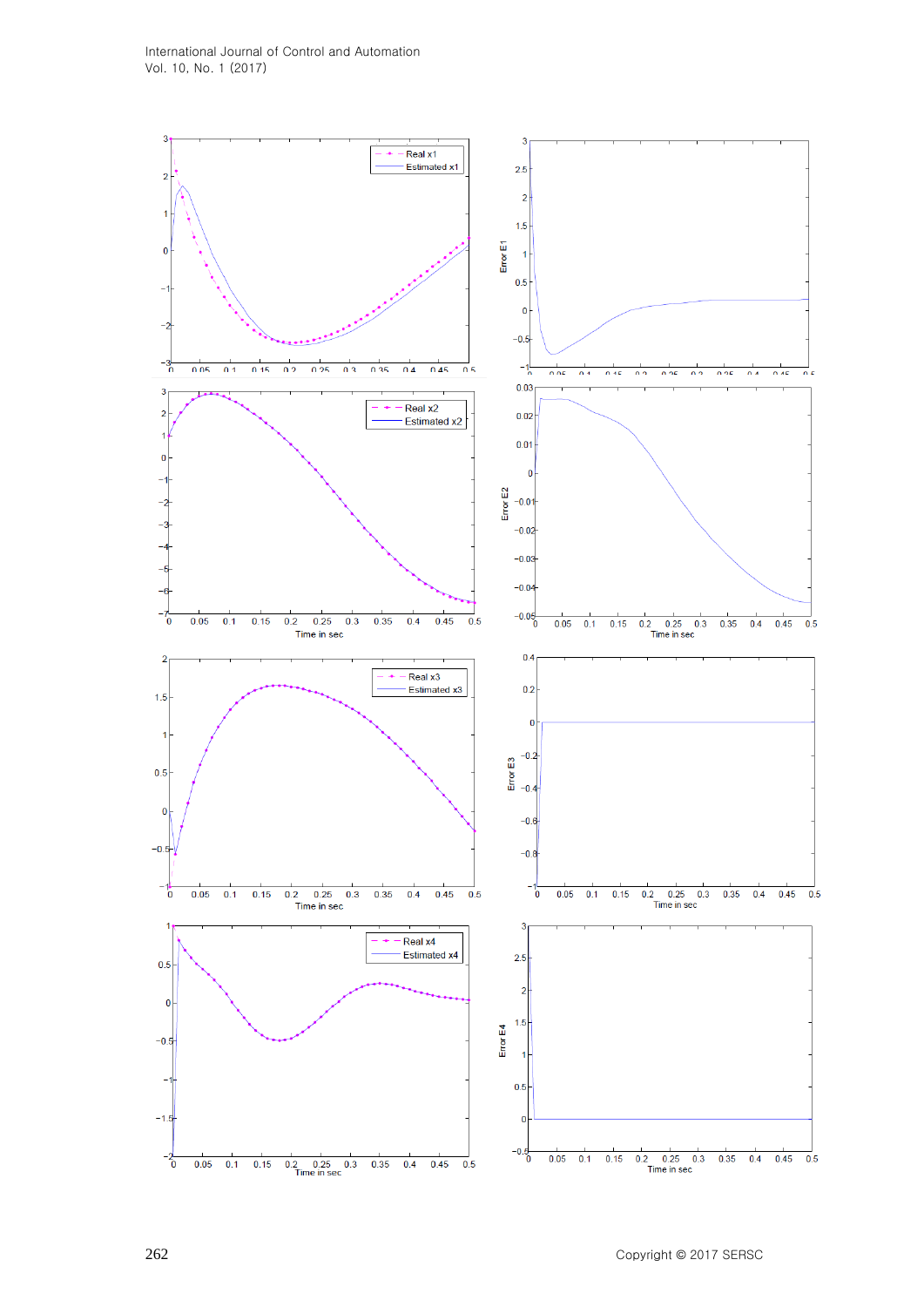![](_page_12_Figure_1.jpeg)

In Figures (6) and (8) is presented error for our drive-response hyperchaotic system. The seven values of guarantees asymptotic convergence to zero, especially for  $\theta = 12$ .

From these figures, we can see that the synchronization error converge to zero and two different systems are indeed achieving chaos synchronization.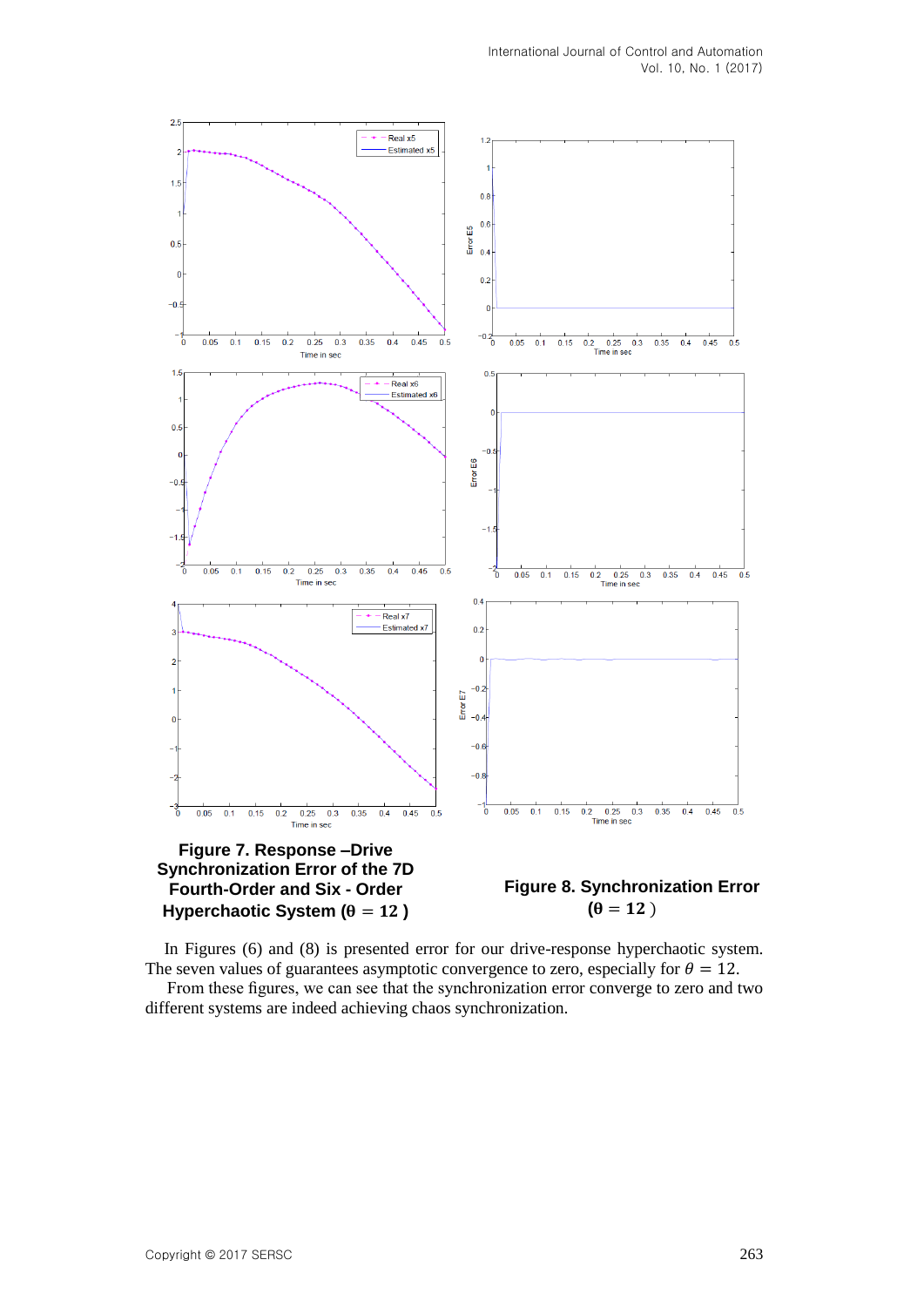|                | $\bf{0}$                 | 0.05             | 0.10           | 0.15    | 0.20           | 0.25                     | 0.30           | 0.35                     | 0.40             | 0.45         | 0.50         |
|----------------|--------------------------|------------------|----------------|---------|----------------|--------------------------|----------------|--------------------------|------------------|--------------|--------------|
| E              |                          |                  |                |         |                |                          |                |                          |                  |              |              |
| E1             | 3                        | $-1$             | $-2.80$        | $-3.7$  | $-4.2$         | $-4.6$                   | $-5$           | $-5.2$                   | $-5$             | $-4.80$      | $-4.5$       |
|                |                          |                  |                |         |                |                          |                |                          |                  |              |              |
| E2             | $\theta$                 | 0.75             | 0.65           | 0.4     | 0.15           |                          | $-0.5$         | $-0.8$                   | $-1.1$           | $-1.3$       | $-1.4$       |
|                |                          |                  |                |         |                | 0.15                     |                |                          |                  |              |              |
| E3             | -                        |                  | $-0.02$        | 0.01    | $\theta$       | $\overline{\phantom{a}}$ | $-0.01$        | $\overline{\phantom{0}}$ | $\theta$         | $\Omega$     | $\mathbf{0}$ |
|                | 1                        | 0.05             |                |         |                | 0.01                     |                | 0.01                     |                  |              |              |
| E4             | 3                        | $\boldsymbol{0}$ | 0.001          | 0.005   | 0.005          | $\mathbf{0}$             | $\overline{0}$ | $\boldsymbol{0}$         | $\boldsymbol{0}$ | $\mathbf{0}$ | $\mathbf{0}$ |
|                |                          |                  |                |         |                |                          |                |                          |                  |              |              |
| E <sub>5</sub> | $\mathbf{1}$             | 0.05             | 0.025          | 0.02    | 0.001          | $\overline{0}$           | $\overline{0}$ | $\overline{0}$           |                  |              |              |
|                |                          |                  |                |         |                |                          |                |                          | 0.001            | 0.0015       | 0.025        |
| E <sub>6</sub> | $\overline{\phantom{a}}$ | 0.05             | $\overline{0}$ | $-0.05$ | $\overline{0}$ | 0.05                     | 0.06           | 0.07                     | 0.08             | 0.09         | 0.1          |
|                | $\overline{2}$           |                  |                |         |                |                          |                |                          |                  |              |              |
| E7             | $\mathbf{1}$             | 0.25             | 0.1            | 0.05    | $-0.05$        |                          |                |                          | $-0.3$           | $-0.35$      | $-0.34$      |
|                |                          |                  |                |         |                | 0.15                     | 0.175          | 0.25                     |                  |              |              |

**Table 1. Corresponding Results of the ITSE Index For Θ=2**

**Table 2. Corresponding Results of the ITSE Index For Θ=12**

| t              | $\bf{0}$         | 0.05             | 0.10             | 0.15         | 0.20             | 0.25             | 0.30     | 0.35                     | 0.40             | 0.45           | 0.50             |
|----------------|------------------|------------------|------------------|--------------|------------------|------------------|----------|--------------------------|------------------|----------------|------------------|
| E              |                  |                  |                  |              |                  |                  |          |                          |                  |                |                  |
| E1             | 3                | $-0.7$           | $-0.5$           | $-0.2$       | $\boldsymbol{0}$ | 0.05             | 0.1      | 0.1                      | 0.15             | 0.2            | 0.2              |
|                |                  |                  |                  |              |                  |                  |          |                          |                  |                |                  |
| E2             | $\boldsymbol{0}$ | 0.025            | 0.022            | 0.018        | 0.01             | $-0.005$         | $-0.02$  | $\overline{\phantom{a}}$ |                  |                |                  |
|                |                  |                  |                  |              |                  |                  |          | 0.03                     | 0.04             | 0.042          | 0.045            |
| E <sub>3</sub> | $-1$             | $\theta$         | $\mathbf{0}$     | $\theta$     | $\theta$         | $\overline{0}$   | $\theta$ | $\overline{0}$           | $\overline{0}$   | $\overline{0}$ | $\boldsymbol{0}$ |
|                |                  |                  |                  |              |                  |                  |          |                          |                  |                |                  |
| E4             | 3                | $\boldsymbol{0}$ | $\mathbf{0}$     | $\mathbf{0}$ | $\boldsymbol{0}$ | $\theta$         | $\theta$ | $\mathbf{0}$             | $\overline{0}$   | $\Omega$       | $\mathbf{0}$     |
|                |                  |                  |                  |              |                  |                  |          |                          |                  |                |                  |
| E <sub>5</sub> | 1                | $\theta$         | $\overline{0}$   | $\Omega$     | $\theta$         | $\theta$         | $\Omega$ | $\overline{0}$           | $\theta$         | $\Omega$       | $\mathbf{0}$     |
|                |                  |                  |                  |              |                  |                  |          |                          |                  |                |                  |
| E <sub>6</sub> | $-2$             | $\boldsymbol{0}$ | $\boldsymbol{0}$ | $\theta$     | $\boldsymbol{0}$ | $\boldsymbol{0}$ | $\theta$ | $\overline{0}$           | $\boldsymbol{0}$ | $\Omega$       | $\mathbf{0}$     |
|                |                  |                  |                  |              |                  |                  |          |                          |                  |                |                  |
| E7             | 1                | $\boldsymbol{0}$ | $\boldsymbol{0}$ | $\mathbf{0}$ | $\boldsymbol{0}$ | $\boldsymbol{0}$ | $\Omega$ | $\mathbf{0}$             | $\overline{0}$   | $\overline{0}$ | $\mathbf{0}$     |
|                |                  |                  |                  |              |                  |                  |          |                          |                  |                |                  |

The Table 1 and 2 show the estimated values of the corresponding performance index that decrease as  $\theta$  increase.

For this, we have limited our simulation in  $\theta = 12$  because over this value the error was not a signified variation.